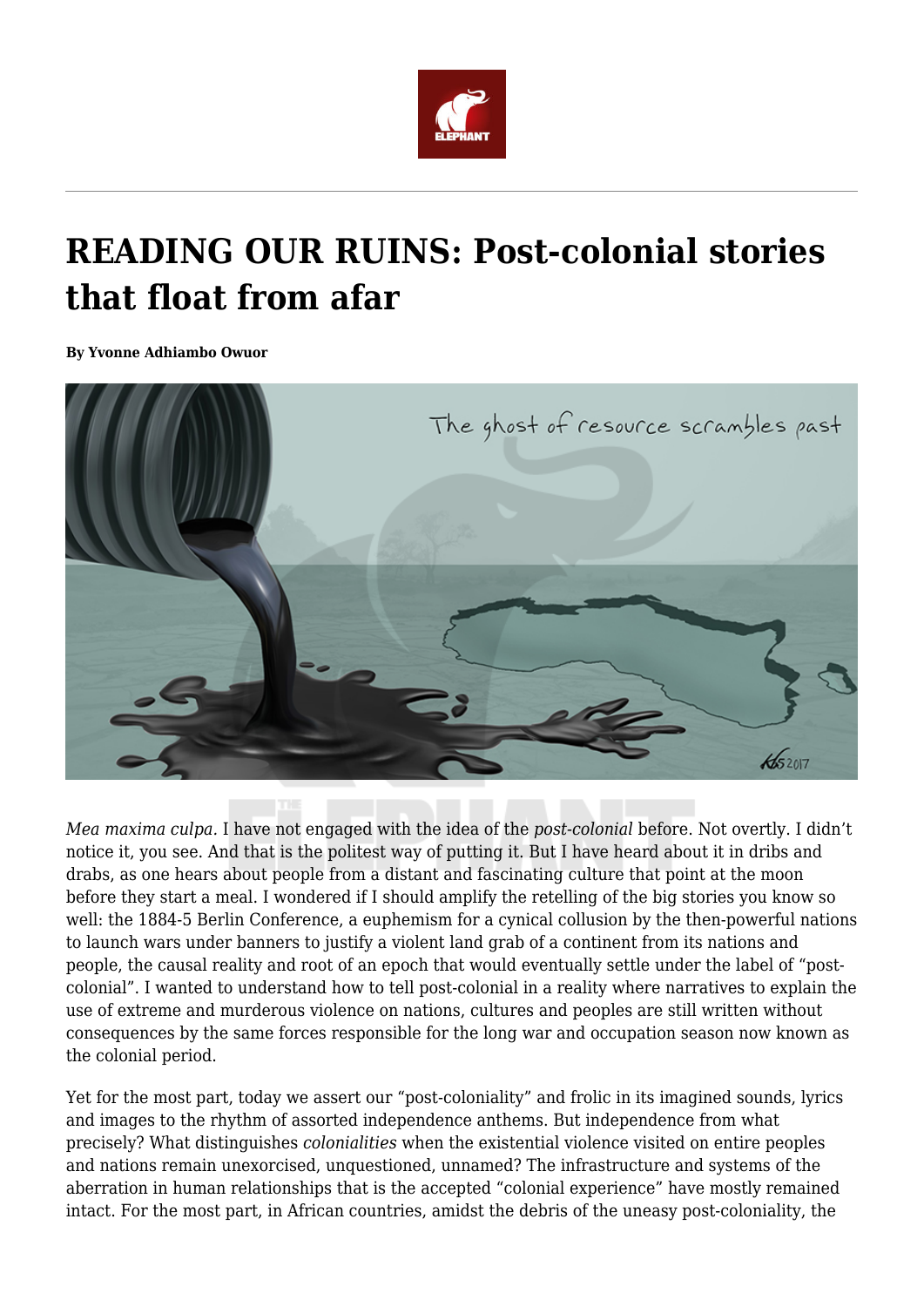ancient and unassailable structures are those that channel Africa's raw material (not its human) resources to leave nations; the diamonds and dying miners are African, the profits are unquestionably European and American to this day.

What distinguishes *colonialities* when the existential violence visited on entire peoples and nations remain unexorcised, unquestioned, unnamed?

This is a survey of ruins. It co-opts the ruin (paraphrasing [Christopher Woodward](https://www.amazon.com/Ruins-Journey-Through-History-Literature/dp/1400030862)) as a realm of *"dialogue between an incomplete reality and the imagination of the spectator/observer"*. Ruins, created by acts of time and/or violence are, also, arguably, the material equivalent of that most compelling and equalising of human presences, a corpse. There is an oft-quoted sign in Latin installed in the doorway of many morgues: "*Here is the place that death rejoices to teach the living."* The forensic pathology processes and options that invite such lessons begin with a word that I have become excessively fond of, and feel should have wider and wilder use: *autopsy*. Autopsy, means *to see for oneself*. It invites the human being to a humble inhabiting of a situation in order to speak from a place of experience, observation and encounter. Within "autopsy" are notions of a naked, visceral going deep to witness and access unseen perspectives that reveal another facet of the truth about the human condition.

There. That is my excuse for poking into intangible holes, including the holes of and in memory – to see for myself the unseen "post-colonial" story. To speak post-coloniality is to seek to address a corpse that has somehow managed to perpetuate its existence through an unending drawing out of its juices by assorted and mostly external parties. Those who have to inhabit its being are like those numerous creatures that make a corpse a thriving Cosmopolis. The ruins I explore with you include the embodied ones that pass down generations and cultures looking for a reckoning and acknowledgment—a witnessing. I scour these ruins in the hope of a more complete vocabulary of past, future, present, of me, of us, of other, of Kenya, of Africa, of the Commonwealth, of the world.

We children were privy to our parents' private conversations of denial and heartbreak; we glimpsed the public happy face, the stiff upper lips, the wounded collective body, the private griefs of so many denials of excellence because someone in authority objected to their creed, their race, their tribe, their way of speaking, their history or their leader.

The prevailing world lexicon is incapable of naming and bearing all our immense nows. We circle each other with old, small and weary words to speak to and about our realities, words that fall short of all our experiencing, our feeling, our hurting, and our hoping. The prevailing lexicon is also subject to ruin- making forces and is incapable of diagnosing its own inadequacies.

Fortunately, there are poets like Warsan Shire among us who [point a way:](http://amberjkeyser.com/2015/11/warsan-shire/)

*later that night i held an atlas in my lap ran my fingers across the whole world and whispered where does it hurt? it answered everywhere everywhere everywhere."*

And now an examination of a sliver from the results of an informal post-colonial autopsy session: I was born in post-independence Kenya. I was mostly formed by the season of the phase that Achille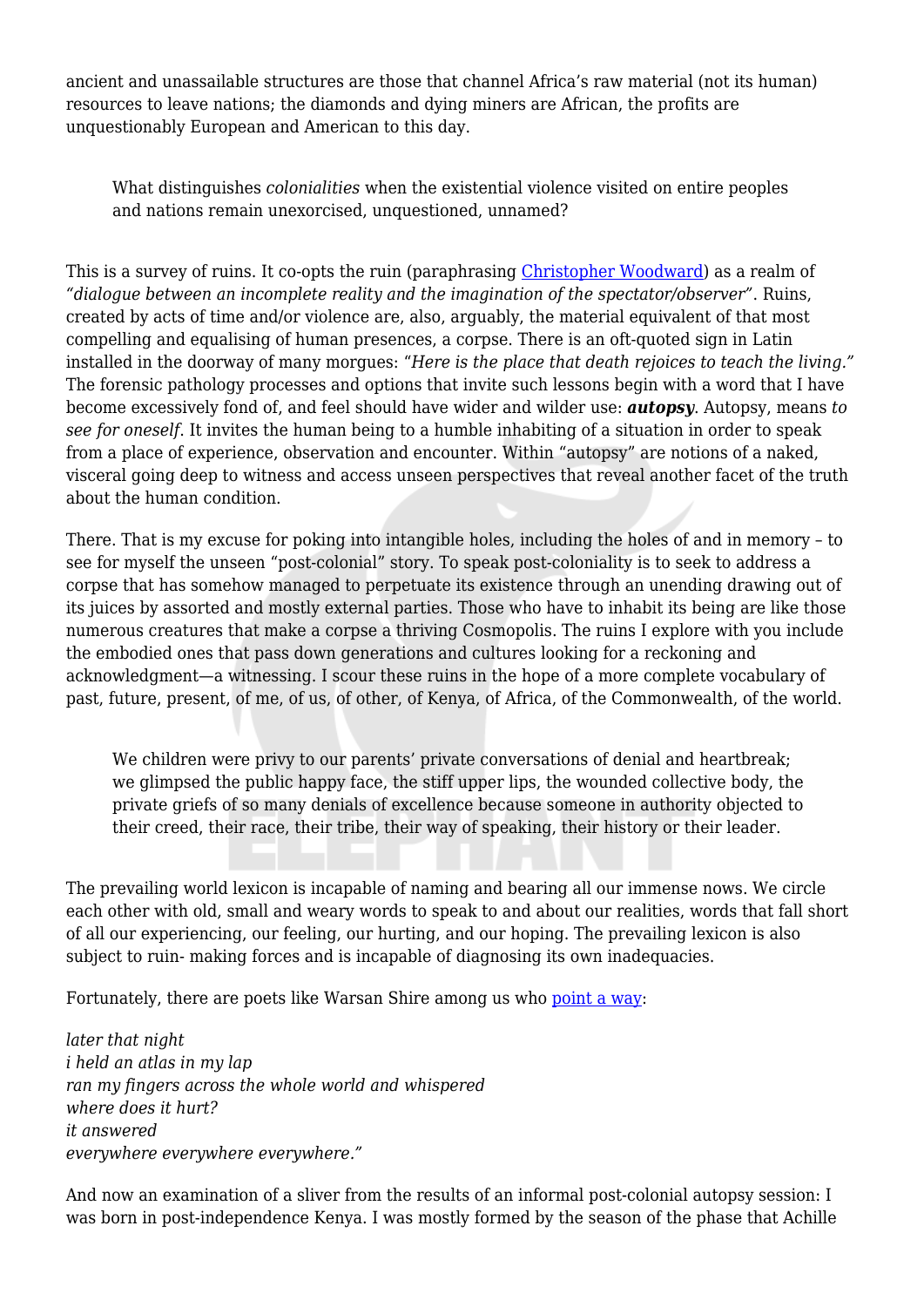Mbembe, in his paper "[Decolonizing Knowledge and the Question of the Archive](https://wiser.wits.ac.za/system/files/Achille%20Mbembe%20-%20Decolonizing%20Knowledge%20and%20the%20Question%20of%20the%20Archive.pdf)" refers to as the post-colonial "negative moment". My Kenya story (apart from a bleep of luminosity in the asylum in 2002) is that of an unending cycle of hoping for a glimpse of the proverbial Canaan followed by crushing disillusionment.

In 1969, I was a few months old when my parents had to flee at night from their first postindependence home in Limuru, in what is called the Central Province of Kenya, after all our lives were threatened by a state-sanctioned neo-Mau Mau gang who objected to our family's ethnic origins following the state-anointed murder of the Minister of Economic Planning, Tom Mboya. My late father would only say very many years later that we were the lucky ones. He did not qualify his statement; it was sufficient to read the terrible bleakness in his eyes.

A baby probably holds the sensations and effects of a dangerous season. The story of my unease with Kenya's post-colonial experiment started then, with an undercurrent of consciousness that the state could eradicate your family and culture and guarantee your non-belonging for spurious and intangible reasons that play out to this day. I grew up surrounded by the suppressed and whispered disappointments of my parents' generation; they were the witnesses of the escalating betrayals of independence dreams, the refusal by leaders to lead new citizens to the promised land. Instead these leaders moved in to occupy the deserted palaces, acres, factories and farms that the colonial governorship had held, seizing for themselves mines and beach fronts and using the same forces of violence and alienation to achieve their purpose.

We children were privy to our parents' private conversations of denial and heartbreak; we glimpsed the public happy face, the stiff upper lips, the wounded collective body, the private griefs of so many denials of excellence because someone in authority objected to their creed, their race, their tribe, their way of speaking, their history or their leader.

Our morally wounded post-colonial elders gingerly tread the silences of the ruins of so many nation-building dreams. There is no space within the fractures to whisper the names of their failures, the shame of betrayals, the rejection by one's own people, the horrible realisation that the face of the demon that kills, maims, destroys and consumes is ours.

My most abiding experience of the meaning of independence was when as a child, our house help, my sisters and I hid in fear, trembling under the living room sofas as outside, above the skies, Kenya Air Force planes screeched past and army tankers rolled by on roads, the independent state displaying its power and threatening its own citizens after the tortured and brutalised body of yet another luminous minister, J.M. Kariuki, had been found. This home-grown brutalisation of inconvenient bodies and behaviour continues to this day. It now targets the ordinary citizen. A lawyer named Willy Kimani, his taxi driver and his bicycle taxi-owning client walk out of court and turn up bound, gagged and drowned. In the post-colony it is an offence to dare to seek truth, justice and hope. You do not call the overlord's exposed bum "nakedness".

So where and when does colonial becomes post-colonial when the inheritors of a state who perform independence are of your race? When those who perpetuate offensive systems and refuse to unmake the violence are of your culture? When the ones who rob other peoples of their land and resources are of your creed? And when those who oppress, marginalise and socially and economically exclude amplify their monopoly of violence to legitimise control, and evolve ethno-chauvinistic supremacy narratives to excuse their plunder are your compatriots? What is the resolution of the story offered to the post-colonial citizen when those who offend and afflict are of her earth and hearth? Is it to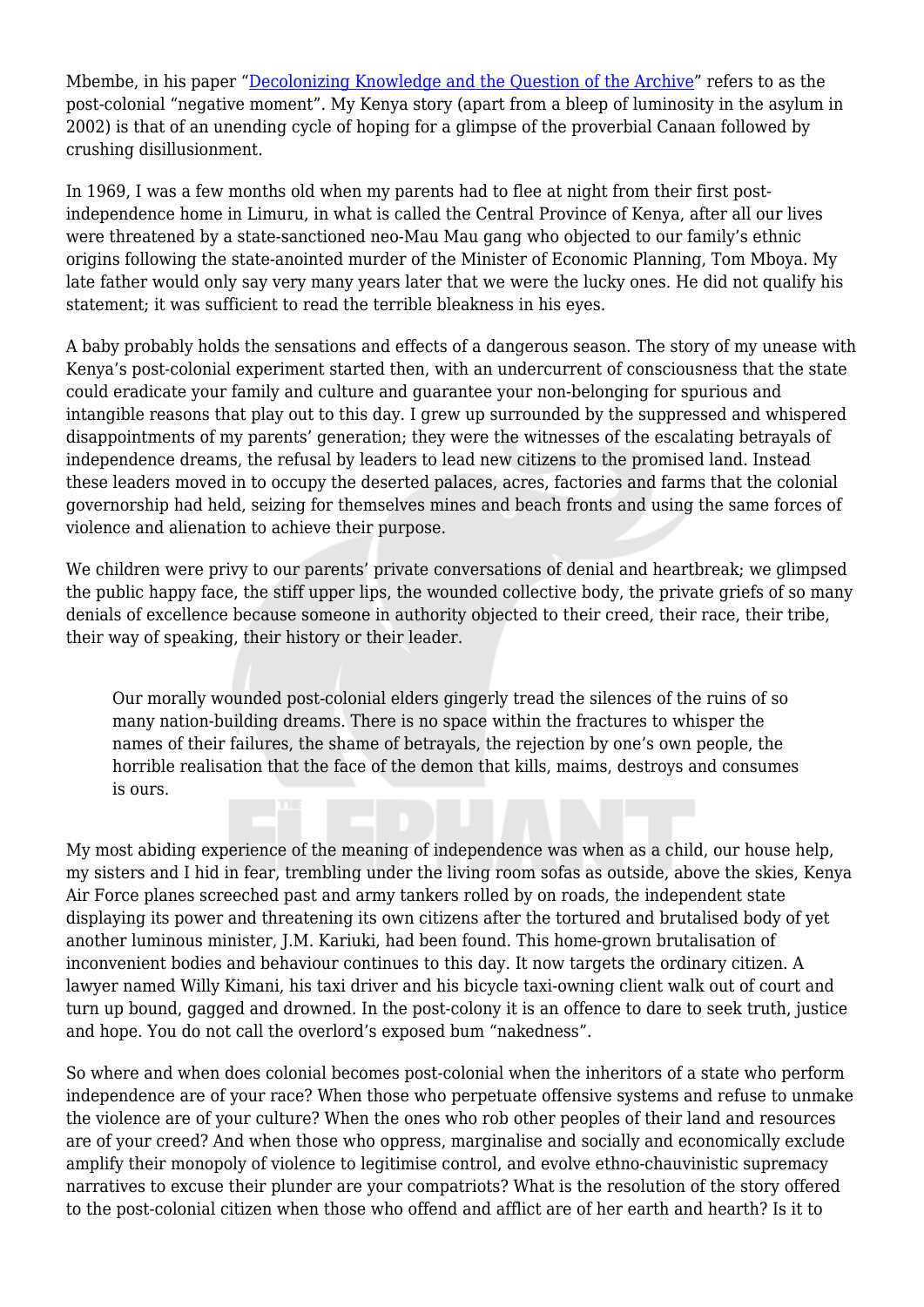make excuses for the disordered state of the nation because the chaos makers are our own?

We, the children of the immediate "post-colonial" have inherited our parents' delusions and the ceaseless circling of the scene of the crime—this is not a metaphor; this is a metonym for "nation". The Hobbesian mindscapes post-colonial frontline elders imagined they could conceal from us are ours now.

True, there are those among us who have been invested in to perpetuate the illusions, and are groomed to take over the seats at the lever of the ghastly "ancien régime". Meanwhile, many more wrestle with and are bruised by the phantoms of our relationships with the imagination of sovereignty, nation, citizen and state. We are called to scream our defence of something that has no faith in us, no loyalty, no interest, and quite frankly, outside of the tourist brochure, no meaning. Our morally wounded post-colonial elders gingerly tread the silences of the ruins of so many nationbuilding dreams. There is no space within the fractures to whisper the names of their failures, the shame of betrayals, the rejection by one's own people, the horrible realisation that the face of the demon that kills, maims, destroys and consumes is ours.

Meanwhile, the post-post-colonial, mostly technologically savvy generation – those postindependence parents' grandchildren – have, for the most part, opted out and stopped believing in God or nation. Weary of waiting for nirvana, many post-post-colonials have fled the crime scene to restart lives elsewhere; and without a sense of irony, that elsewhere is more likely than not the country of the architects and designers of the-colony-that-became-a-nation – Great Britain, France, Belgium, or Canada, Australia, the United States, the lands of eternal alienation and occupation. Many post-post-colonials take steps to obtain a second passport. They know that when anthems have quieted, and fireworks fade, and patriotic noises accompanied by the prerequisite outrage at the numerous badness and madness of "former colonial masters" have been exhausted, more often than not, to be left to confront the reality of what is imagined as home is also to contend with compromise, disappointment and decay, a stasis of order, dreams, ambitions, imagination, future and community.

Many post-colonials leave "home" to seek and find the unrealised ideal of belonging. The home left behind can then becomes rosier, better, softer and prettier the further one is from it. You see, away, there are no genocidal bogeymen. Leaving is liberation from unrequited yearning for a country called home. Those of us who still stay do so with the knowledge that we breathe uneasy in the national wounds daily anaesthetised by a debilitating hope for a nation. Yet in our lunatic faith, we are made co-conspirators in a collective existential traumatic drama. We listen, paralysed, to puerile and stupid conversations that are painted with a nationalistic hue.

An example. A few months ago, in a narrative that was amplified during the last election season, this lot now entrusted with keeping Kenya's national dreams alive occupied their private-school educated minds with contemplating how much more a man was rendered more male and more virile – and, therefore, properly anointed by God – for leadership by virtue of the existence or lack thereof of a foreskin. This mulling was done in a public arena and explored with immense emotion in both traditional and social media across generations. Is it a wonder that post-colonial women such as I must now wonder how and where to situate ourselves in a realm of such erudite musings? Moreover, who knew that when the Union Jack was lowered in Nairobi in 1963, almost sixty years later, the great post-independence Kenyan imagination would be exercised by a public contemplation of the state of men's willies?

How many of our post-independence belongings here are forged by similar roilings?

I have no memory of halcyon days. Halcyon moments, yes: like reading *Anne of Green Gables* or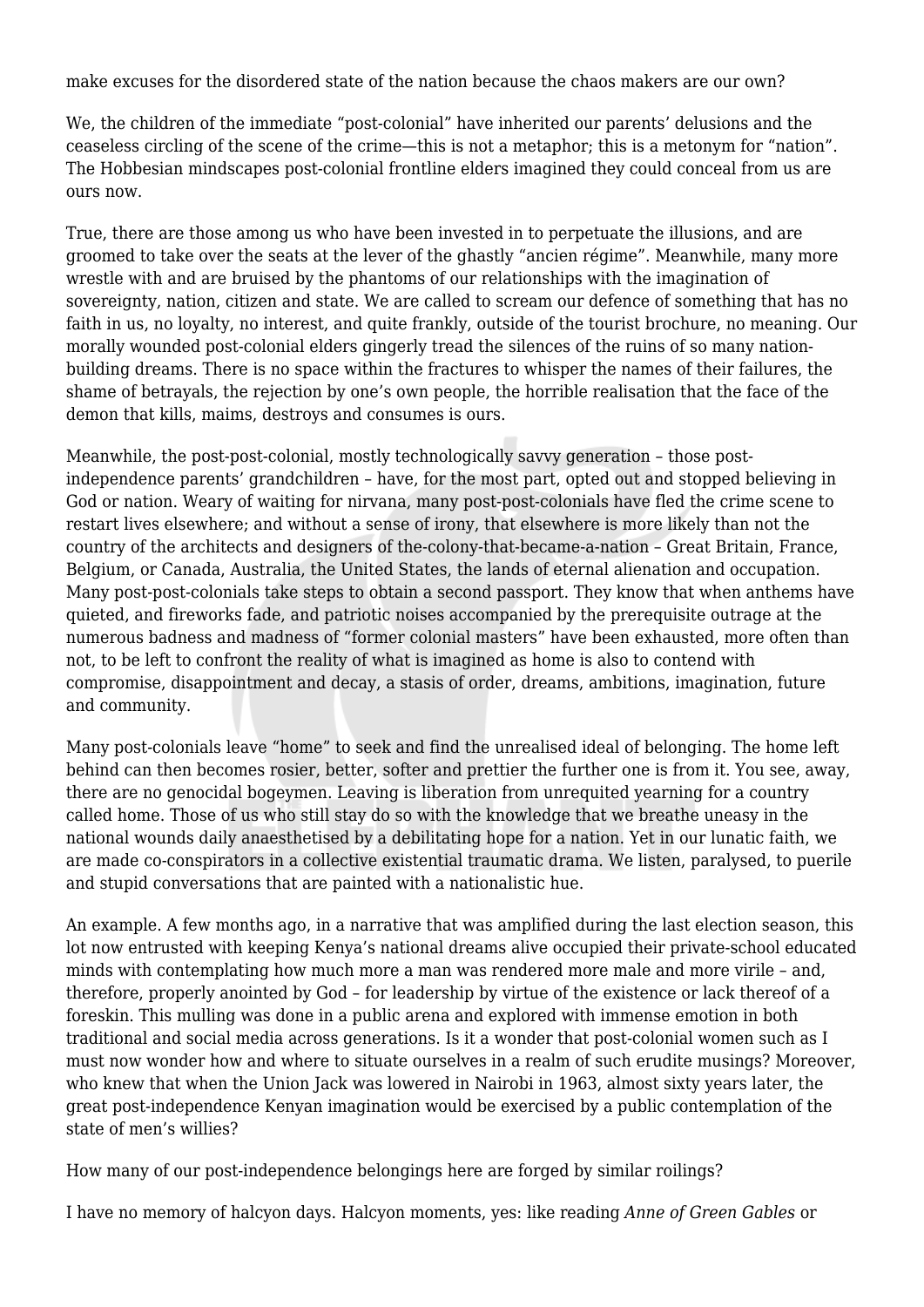reciting Wole Soyinka's *Telephone Conversation* in Nairobi's July cold. But I do not recall halcyon days. The undercurrent of unease and barely suppressed impending violence is the theme song of my post-colonial being. So where exactly is the line of delineation between colonial and postcolonial? It was certainly not drawn at that midnight point when the Union Jack was lowered and another flag was hoisted under fire-lit skies.

In Kenya, I suspect that our post-colonial discomforts are caused not only by unresolved antagonisms and competing myths about who has the right to rule a horribly incompetent but brutal deep state that evolved out of the cynical manipulation of postindependence hopes, but also by a most uninspiring emotion: *ennui*.

In Kenya recently, the post-colonial project was placed under a microscope. On Saturday, March 26, 2016, a columnist's heading pronounced: "*[Kenya is a Cruel](https://www.nation.co.ke/oped/Opinion/Kenya-is-a-cruel-marriage--it-s-time-we-talk-divorce/-/440808/3134132/-/yrd7n0/-/index.html.) [Marriage; It's Time We Talk Divorce](https://www.nation.co.ke/oped/Opinion/Kenya-is-a-cruel-marriage--it-s-time-we-talk-divorce/-/440808/3134132/-/yrd7n0/-/index.html.)."* Public intellectual and economist Dr. David Ndii's type of questioning is taking place elsewhere in so many forms. The post-colonial hot soup in a world wounded by the omnipotence of global corporations and the rise of demagogues like Le Pen and Donald Trump, where the very odd Nigel Farage proclaims Brexit Day as Britain's Independence Day. As an aside, it was in England that I was informed that to say "post-colonial" was to refer to the rest of us, not to Britain. It was in 2000 that I suggested, a bit mischievously, that Britain was a post-colonial state suffering from the pangs of having had, loved and lost its colonies/conquered states.

In Kenya, I suspect that our post-colonial discomforts are caused not only by unresolved antagonisms and competing myths about who has the right to rule a horribly incompetent but brutal deep state that evolved out of the cynical manipulation of post-independence hopes, but also by a most uninspiring emotion: *ennui*. The citizens' riot for rights thing? Storming the Bastille? Done. Devolving power? Done. Democracy through ballot magic? Done. With new technology, the process is so hackable that the winner of the next election can be programmed in the year of a present election cycle. A revised, celestial constitution to save us from ourselves? Enshrined. Yet the threat of extreme violence and election-related deaths, like unholy ritual sacrifices, persists. The idea of nation and state in Kenya has turned into an albatross. And this, the previously unimaginable idea, has emerged. Ndii's article offers us a consideration of the end of Project Kenya, as the historian Professor Ogot had previously suggested. Ndii uses this Gikuyu phrase: *Reke tumwano:* Let us divorce. In other words: let us unplug ourselves from this thing already.

The public reaction has been mostly that of catatonic shock, screeching, but also a sort of resignation. Ndii's article is still being referenced in so many forums— including this one. Yet in that proposition, there is a hint of grief, the reality of having to abort the stillborn dreams of a nation. To be invited to contemplate the loss of the national project is terrifying. We have grown accustomed to the fiction of its life and prefer to confuse the frenzy of movement within it with progress.

Visiting Britain does not necessarily clarify post-coloniality: in its dazzling capacity for amnesia or re-patterning of memory, the mnemonics of the histories of our encounters and attempt to dialogue with it must fall away. The preferred conversations, if they happen, tend to be from within the lexicon of the fig leaf of "development", "Third World" and "participatory paradigms" on the one hand, and the character of corruption or AIDS in "Africa", on the other. For the ex-premier David Cameron, to be able to ingenuously tut-tut about Afghanistan's and Nigeria's corruption is case enough for a desperate requirement for the UK to undertake what Catholics would call "an examination of conscience".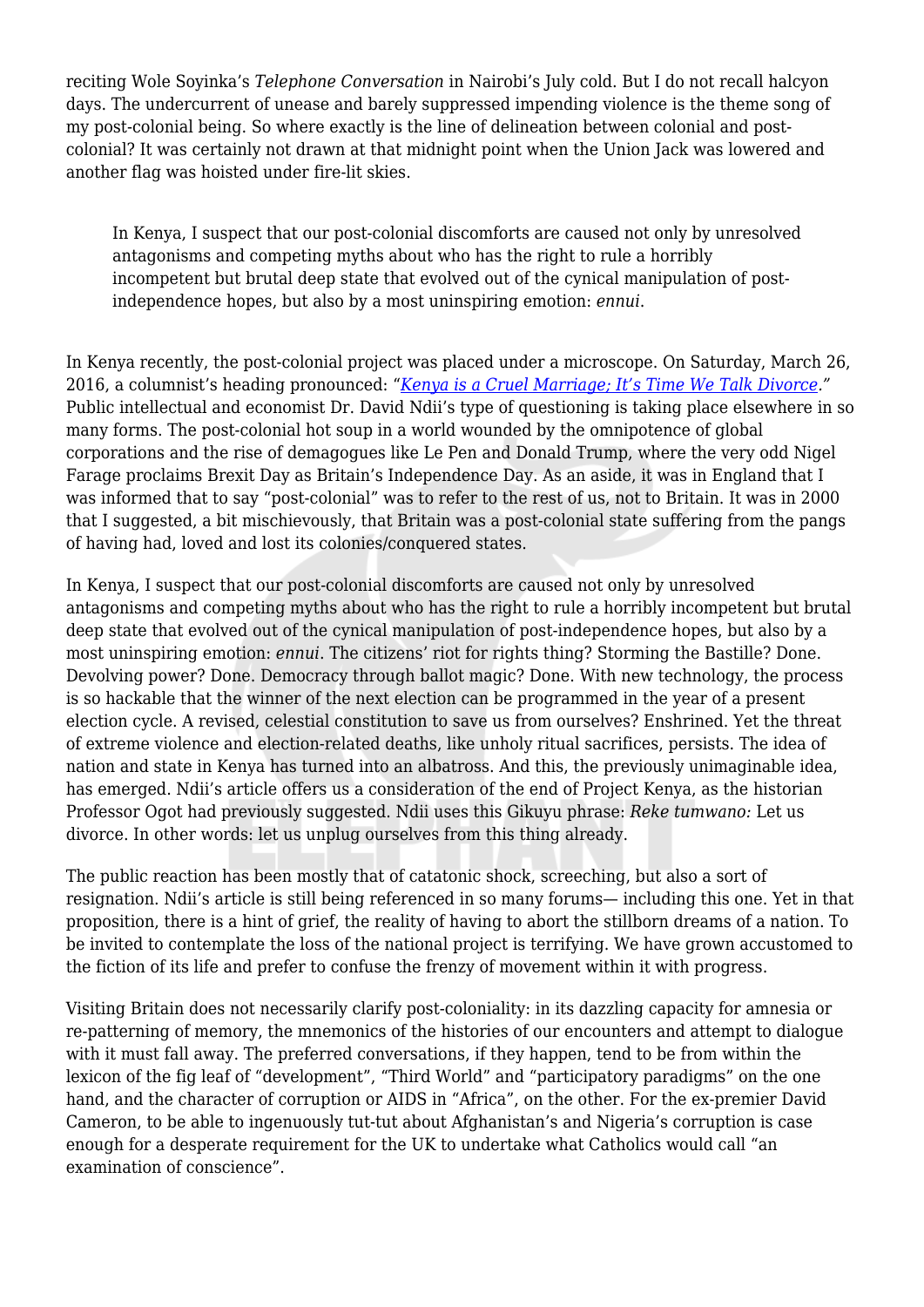Few blink at the fact of a world that has turned human suffering into a complex economy. Instead we accept euphemisms: "Guantanamo Bay", not American concentration camp crafted to incorporate elements from Auschwitz, including medical experiments on humans; "collateral damage", not the wholesale slaughter of innocent people; "military contractors", not predatory war scavengers.

Serendipitously, I came across [a short article](https://www.theguardian.com/culture/2016/apr/17/neil-macgregor-britain-germany-humboldt-forum-berlin) that is worth reading in full, in which Neil MacGregor, the former head of the British Museum now helping to create a German equivalent in Berlin, interviewed by the *Guardian's* Tim Adams, spoke of memory, atrocity, history and remembering. He noted other important things, and I quote:

*"The thing I find striking is that in the centre of Berlin you keep coming across monuments to national shame. I think that is unique in the world. … There is still no appetite to look hard at British behaviour in Ireland. What I find so painfully admirable about the German experience is that they are determined to find the historical truth and acknowledge it, however painful it is. You can't be an informed adult – or an artist – in Germany without doing that."*

On drawing our attention to the deeds of Islamic State today and its connection with the habits of nations, he observes: *"At one level, the IS destruction has been about just shocking the world and terror. But part of it has been the deliberate reordering of history that is common to all wars."*

I suggest that the real First World War did not occur in 1914, but in 1884-5 after the so-called Berlin Conference whose amphitheatres were the countries and peoples of the world upon whom war was declared under the guise of the export of civilisation and values — I think it is called the export of democracy these days— to independent peoples, the majority of whom fought back hard and were then defeated, occupied, and restructured. The lexicon of the reasons the National Socialists used to wage war on and conquer Europe is not dissimilar to that used to justify the war on nations facilitated by the Berlin conference; and is not dissimilar to the phrases and words that are used today to justify invasions of sovereign states: regime change, democracy, collateral damage, sharing our values, removal of dictators, saving the people, mission accomplished.

Given the blood and shadows among our nations that remain unacknowledged, the clattering of the bones of shared ghosts, it remains a puzzle how the architects of the trials in Nuremberg that put Germany and its World War II conscience on trial, are still unable to delve within and memorialise the horrid dimensions of their own engagement with the world.

The post-colonial state, for the most part, has merely systematised and perpetuated the long arc of violence on peoples, resources and nations. The habit of hagiography and whitewashing of grubby deeds by the state is entrenched in many of the nations represented here: concentration camps, detaining opponents, extra-judicial murders, arbitrary slaughters, mass displacement of peoples, cultural and religious impositions, disappearances. Does the post-colonial creature admit to being infused by a specific wounding linked to the character of the nation? Would the post-colonial confess to inheriting relationships with absences, loss, the missing, the unspoken, the defeated, and the dead? Given this, is to be post-colonial to live the fall-outs from century-old wars that have never really been acknowledged or called off?

Today, we humans are living in a season of frenzy for the control of diminishing resources in a progressively overheating world; we are witnessing the rise and rise of opaque and abhorrent transnationals who roam the world unfettered, like Satans looking for anything to devour. We are in a world that demands the diminution and commodification of humanity. We know the games of bloodthirsty gods of war turning our landscapes into infernos, all offered in slick messaging that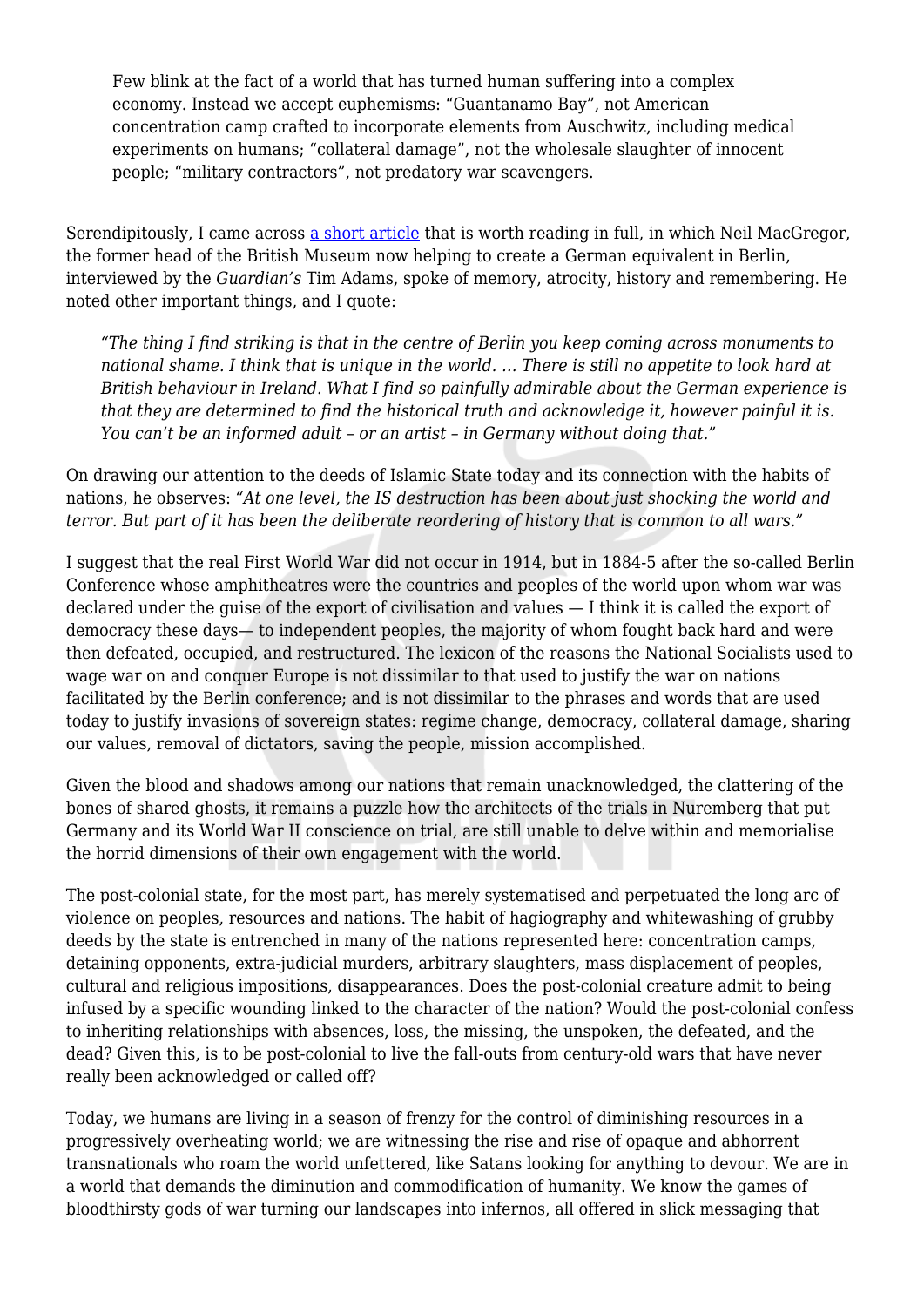shows how cool it is that humanity can destroy itself. We tolerate asymmetric wars and war-vulture enterprises — the idea that one set of humans justify the destruction of civilisations for the purposes of growing their home economies by, among other things, securing reconstruction contracts, is a scene that comes straight out of hell.

To misquote my new compatriots, "We live in interesting times." But think about it; maybe in most of Africa, to be post-colonial is to be Chinese.

Few blink at the fact of a world that has turned human suffering into a complex economy. Instead we accept euphemisms: "Guantanamo Bay", not American concentration camp crafted to incorporate elements from Auschwitz, including medical experiments on humans; "collateral damage", not the wholesale slaughter of innocent people; "military contractors", not predatory war scavengers. We are co-opted by media outlets who frame narratives to excuse intentional evil, like the invasions of Iraq, Afghanistan, Syria and Libya, and then squirm in silence at the abhorrent murders of Saddam Hussein and Muammar Gaddafi under the banners of justice and democracy.

Regime Change is good, we tell ourselves and comfort ourselves with the assurance that the International Criminal Court is reserved for only brown, black and Eastern European villains. Even after [the Chilcot report,](https://www.gov.uk/government/publications/the-report-of-the-iraq-inquiry) it is unlikely that Tony Blair will be tried for extreme crimes against humanity. From there it is a small step to demonising migrants escaping wars created to feed flailing world economies. We now outsource murder to machines to appease putrid conscience. No one is responsible for the desecrated corpses of a hundred million nameless, mostly black- and brown-hued peoples stranded on far-away beaches. Our oppression of nature persists; the weather has changed and the large tuskers are facing extinction. We know that our human moral infrastructure is gutted, but treat those who demand a new ethical imagination as fruitcake heretics. As old certainties die, nobody seems to know what to say or do. Our lexicon is shattered by the weight of what we have become. But frankly, before the terrible witness of this epoch, silence is probably the most informed position.

A secondary character has now entered our post-colonial fray. The "Better Africa Future" set pieces are now being constructed in or by China. Given this reality, and I suspect the situation is not too dissimilar in other places of the world, the more accepted greeting is "Ni hao." Please do not read me the wrong way; I am an awestruck admirer of China and the vision it has realised for itself. My concern is that a manual for becoming Sino-African has not yet been developed. Should we form a club where we can exchange confidences in Mandarin? Despite the reality of 1.5 million new influential African citizens of Chinese origin, which we are all still rather shy to talk about, if the future of Africa is written in Beijing skies what does this mean for the life of the Commonwealth in Africa? There is no point protesting: the bastion has been breached. No shots were fired.

China built the African Union headquarters. All they did was hand over the keys to our erstwhile kings. It is impressive, this Chinese phallic symbol piercing African skies. To misquote my new compatriots, "We live in interesting times." But think about it; maybe in most of Africa, to be postcolonial is to be Chinese.

Unacknowledged evil perpetuates itself and extends its diabolic presence, sometimes in seemingly innocuous ways; ways that are not and would never have been accommodated if the desecrated, wounded and broken bodies had not been black.

A brief ode to Commonwealth-ness, especially after Brexit: I am from Nairobi. We do clubs. I am not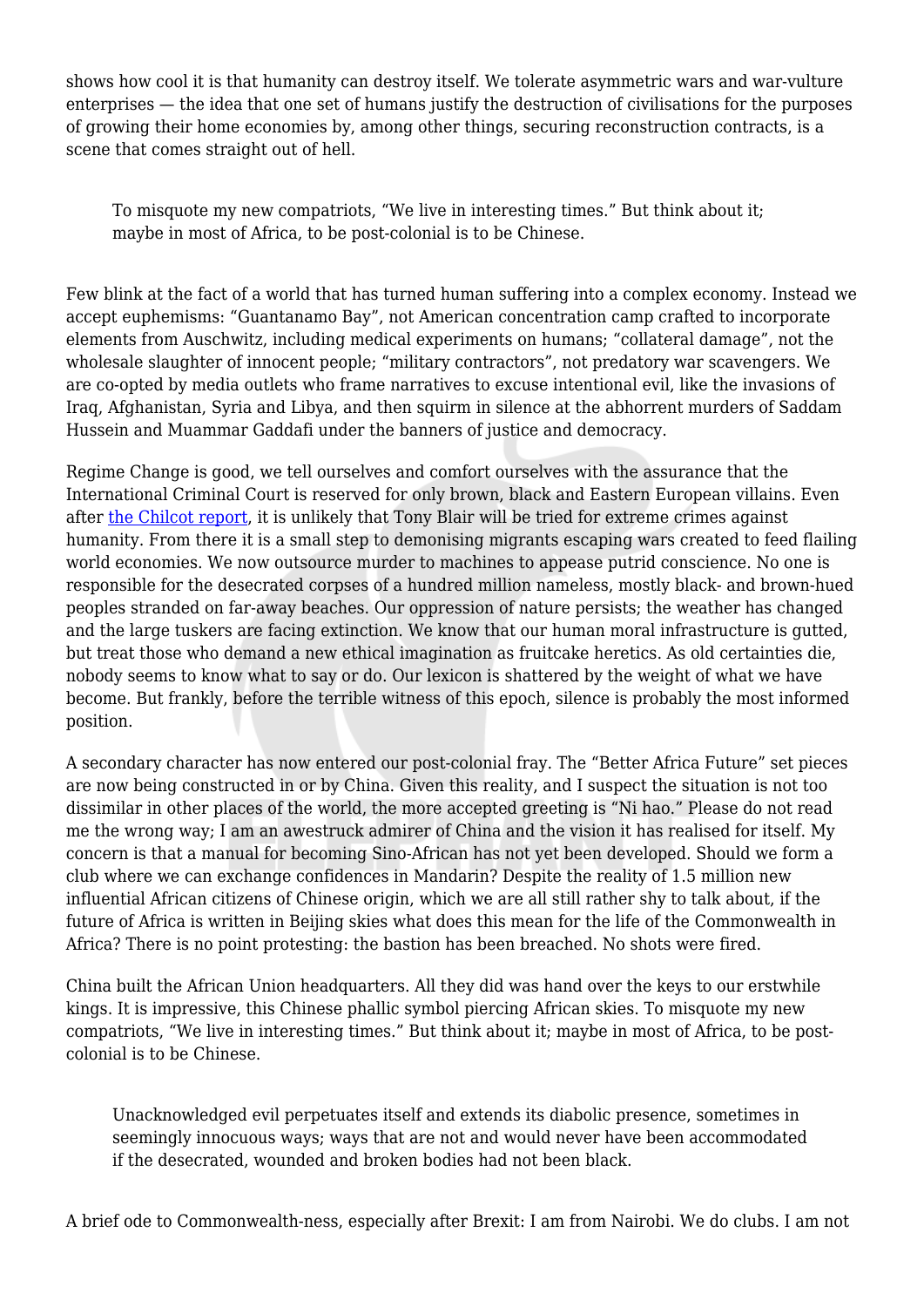an uninfluenced observer. We love clubs. The more Great Britain-connected, the better. Clubs are a community-creating process for us. We understand the indispensability of 10 a.m. and 4 p.m. tea. Being Commonwealth is a secure space to soothe the occasional sweet anguish of nostalgia for might-have-been pasts and could-have-been futures. With the Commonwealth we can pretend that we are important to the world and our admonitions cause a pause in the flow of world history. We even observe other people's elections draped in our Commonwealth mantles of dignified neutrality. To be Commonwealth is to set apart our Englishes from those of the United States of America. There we adjust to the *how-now-brown-cow* English variety in order to bewilder them. It amuses us when they ask us to translate "dustbin" or "pavement". When they ask, as they invariably will, why you speak English as you do, it is the single time one admits with a touch of vanity that "*we were colonised by the English"*.

I know Boris Johnson had some illusion that by leaving the European Union, the Commonwealth glory may reassert itself, and those nations who call themselves Commonwealth shall bask in its restored gaze. Even though the old house is hollow and decaying, it is, however, a remarkable wreck. Old and new skeletons clutter its numerous sealed vaults, rusted pipes leak, some not-of-English-imperial-origin nations have been allowed in, the Booker Prize has been pawned to the rest of the world, the velvet is thin and frayed, and some members would like their crown jewels back, cobwebs gather amidst the bat dung and the butlers have not been paid their wages. Visits to the mother country are no longer free, and few in the world know why we exist.

I spoke earlier of crime scenes; our Commonwealth has not yet conversed with its ghosts, has it? At some point we will have to stand face to face and inhale each others' fetid breaths and tolerate the stench and not flinch at our mutual suffering. At some point we will try again to hold each others' gaze and struggle together to retrieve the human being from the debris of wars fought and lost, of unsigned armistices. We need to talk, really talk, about the things we need to talk about in a world failing with such violence to make sense of itself.

Here are the ruins of the post-colonial states scattered abroad – so many unwanted and destitute bodies, exports of the pathology of nations exposed for all to see. They are not far from the Mediterranean gravesite of many freely offered dark-skinned bodies that neither the Commonwealth nor the post-colonial African Union have bothered to mention, mourn or note, as if relieved that at least these have done themselves in.

Perhaps, then, to be post-colonial is also to adhere to the notion of "place as palimpsest", we are occupants of "multiple realities in one moment". *Ruins*. These are palimpsests, matrices for imagining and re-imagining realities, I think.

*I will start easy. From Kinshasa, DRC. Two people meet. Heads touch.*

## *"Mbote," They might say.*

The history of this gesture comes from a legacy of ruins by the world's most foremost genocidaire and architect of atrocities, with his sidekick Henry Morton Stanley, whose atrocities have not been recorded in our world. No memorials to a catastrophe. No literature by and of doomed descendants. No descriptions of how a great and beloved kingdom was turned into a demonic abyss by a man and his nation who went on to industrialise human exploitation, murder, horror, anguish and suffering in the quest for matter.

The [German scholar Patrick Hoenig](https://www.tandfonline.com/doi/abs/10.1080/13688790.2014.967334?journalCode=cpcs20) noted, in a conversation I shared with him, how the abiding monument to the apocalypse that became the Congo are systems built to lead outward; everything of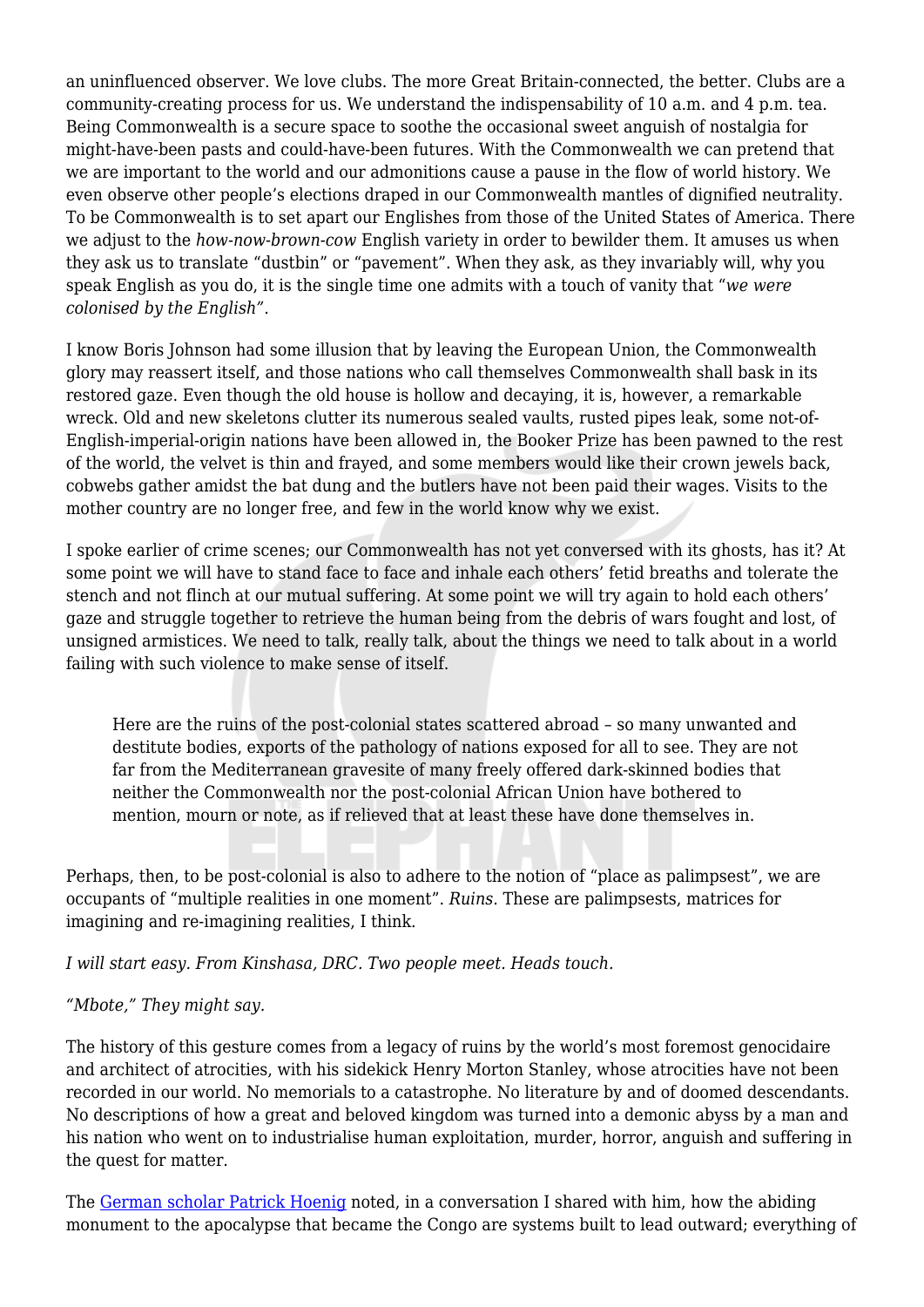the infinitely wealthy Congo is up for grabs and the infrastructure to send these out, come war or high water, remain intact. I suggested to a journalist in a fit of pique that the refusal of the world to respond with abhorrence and outrage to the witness of human evil that was Leopold's and Belgium's Congo, despite photographic evidence of such abhorrent and unrepeated evil, helped sow the seeds of Auschwitz and Birkenau. Unacknowledged evil perpetuates itself and extends its diabolic presence, sometimes in seemingly innocuous ways; ways that are not and would never have been accommodated if the desecrated, wounded and broken bodies had not been black.

The Antwerpse handjes (biscuits or chocolates made in the shape of a hand) are the only [un-ironic](http://sites.northwestern.edu/akih/2013/02/21/chocolates-as-cultural-blind-spots-responding-to-civilization/) [memorials](http://sites.northwestern.edu/akih/2013/02/21/chocolates-as-cultural-blind-spots-responding-to-civilization/) to thirty million still-nameless citizens of the Kongo Kingdom who were murdered, chopped, incinerated, petrified. Only these chocolate frivolities speak to what evil befell our humanity through them. Otherwise there is nothing else. Not even a placard in the DRC. I am not an academic, so forgive my question if it is foolish, but what is the point of knowledge sought and acquired if it cannot infuse transformation at the site of its engagement? The so-called plantation concessions from Leopold's era are in the hands of multinationals like Canada's Feronia. The attitudes and behaviour of the new landowners, we are informed, are a continuation of the past and remain, again, uninterrogated. I ask: Is this where one will find the line that demarcates the colonial from the post-colonial?

A final ruin. On March 2015, I was part of a group of residents of the Rockerfeller Centre in Bellagio, Northern Italy, who had taken a day out in the very wealthy city of Como. In the piazza, amidst the contented citizens and goggly-eyed tourists, were post-colonials from Pakistan selling shirts, postcolonials from India selling selfie sticks, post-colonials from Nigeria being pimped by UNICEF to hawk images of African children with flies in their eyes, and post-colonials from Senegal offering Hare Krishna pamphlets on one side and Jehovah Witness materials on another. There was a postcolonial from Ghana selling food in a stall and five other post-colonial brothers from West Africa begging—the only beggars in Como. As a fishmonger muttered to one in our group: "Before the Africans, no beggars."

Here are the ruins of the post-colonial states scattered abroad – so many unwanted and destitute bodies, exports of the pathology of nations exposed for all to see. They are not far from the Mediterranean gravesite of many freely offered dark-skinned bodies that neither the Commonwealth nor the post-colonial African Union have bothered to mention, mourn or note, as if relieved that at least these have done themselves in. Or maybe it is far too soul-shattering to have to confront the question of why the liberated African citizens would rather endure the seventy per cent chance of death than go through another day living under the glow of an enlightened post-colonial leadership. It would lead to far too many uncomfortable acknowledgments, wouldn't it? To be post-colonial is to fake it, no?

There are scattered pieces of a story that beg to be seen and gathered in order to offer us a word that can shelter our unseen, unstated, unnamed experiences. There are stories beneath the stories we have heard and assumed to be true even though they sit oddly with reality and truth. There are stories in and of the in-between.

Anyway, as we traversed the cobbled streets of Como, my armpits were wet, my head lowered as if at any point I might be asked to explain Africa, our people, or why our most beautiful men were crouched in European corners playing the monkey to get a few coins. I wanted to assert, *I am Kenyan*. We don't leave home. We don't do exile. As I crossed the city in my special little group made up of an Indian artist, four white American professionals, a South Africa-based German scholar, also white, I happened upon another able-bodied African male – dark, tall, dreadlocked and with the face